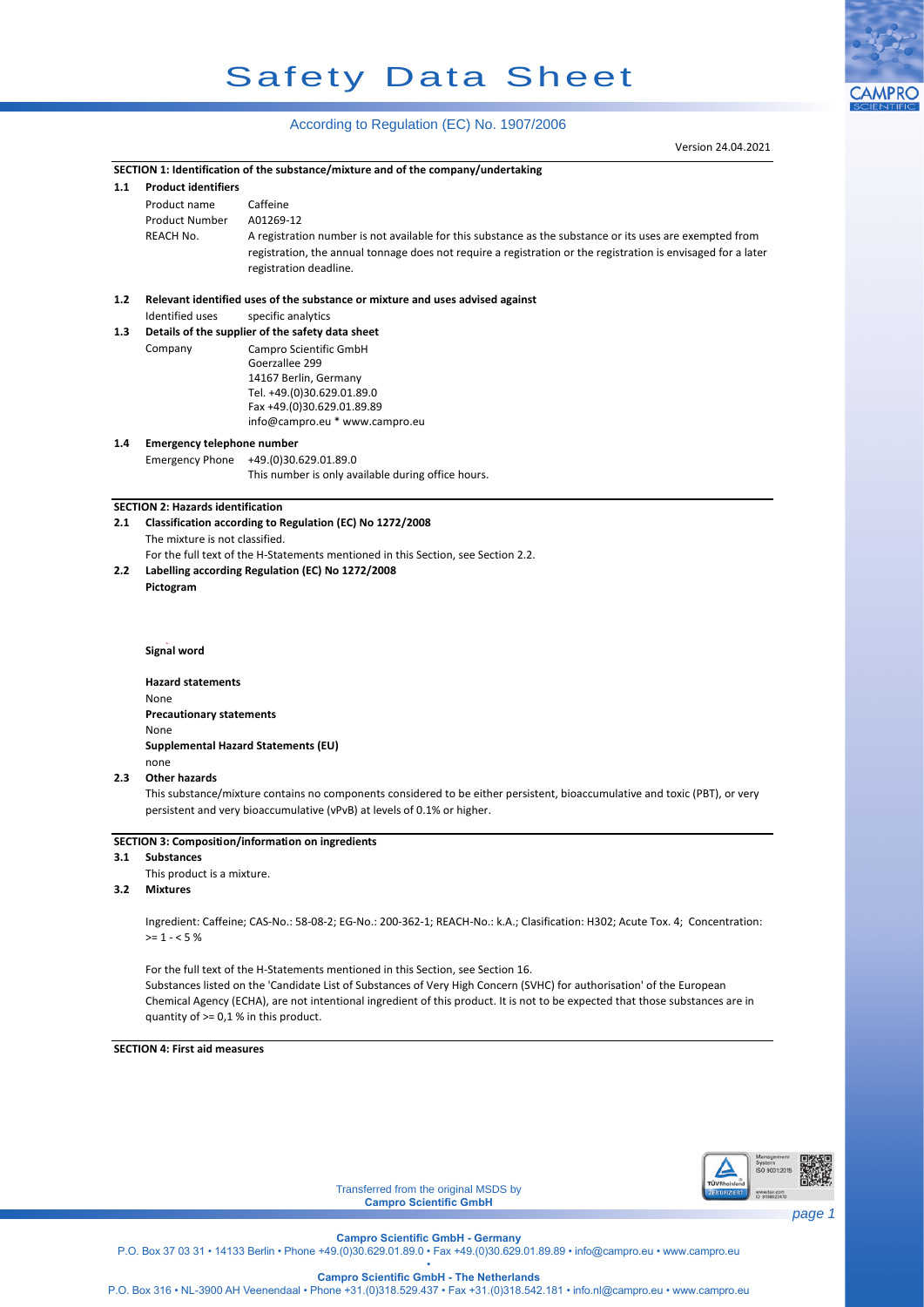

## According to Regulation (EC) No. 1907/2006

## **4.1 Description of first aid measures General advice** Consult a physician. Show this safety data sheet to the doctor in attendance. **If inhaled** If breathed in, move person into fresh air. If not breathing, give artificial respiration. Consult a physician. **In case of skin contact** Wash off with soap and plenty of water. Consult a physician. **In case of eye contact** Flush eyes with water as a precaution. Consult a physician. **If swallowed** Do NOT induce vomiting. Never give anything by mouth to an unconscious person. Rinse mouth with water. Consult a physician. **4.2 Most important symptoms and effects, both acute and delayed** The most important known symptoms and effects are described in the labelling (see section 2.2) and/or in section 11. **4.3 Indication of any immediate medical attention and special treatment needed** No data available **SECTION 5: Firefighting measures 5.1 Extinguishing media Suitable extinguishing media** Use water spray, alcohol-resistant foam, dry chemical or carbon dioxide. **5.2 Special hazards arising from the substance or mixture** Carbon oxides **5.3 Advice for firefighters** Wear self-contained breathing apparatus for firefighting if necessary. **SECTION 6: Accidental release measures 6.1 Personal precautions, protective equipment and emergency procedures 6.2 Environmental precautions 6.3 Methods and materials for containment and cleaning up 6.4 Reference to other sections** For disposal see section 13. **7.2 Conditions for safe storage, including any incompatibilities 7.3 Specific end uses** Apart from the uses mentioned in section 1.2 no other specific uses are stipulated. **8.1 Control parameters 8.2 Exposure controls Appropriate engineering controls** Handle in accordance with good industrial hygiene and safety practice. Wash hands before breaks and at the end of workday. **Personal protective equipment Eye/face protection** Prevent further leakage or spillage if safe to do so. Do not let product enter drains. Discharge into the environment must be avoided. Contain spillage, and then collect with an electrically protected vacuum cleaner or by wet-brushing or collect with noncombustible absorbent material, (e.g. sand, earth, diatomaceous earth, vermiculite) and place in container for disposal according to local regulations (see section 13). Store in cool place. Keep container tightly closed in a dry and well-ventilated place. Containers which are opened must be carefully resealed and kept upright to prevent leakage. Avoid exposure. Avoid contact with skin and eyes. Avoid inhalation of vapour or mist. For precautions see section 2.2. None Use personal protective equipment. Avoid breathing vapours, mist or gas. Ensure adequate ventilation. Remove all sources of ignition. Evacuate personnel to safe areas. Beware of vapours accumulating to form explosive concentrations. Vapours can accumulate in low areas. For personal protection see section 8.



Transferred from the original MSDS by **Campro Scientific GmbH**

**Campro Scientific GmbH - Germany** P.O. Box 37 03 31 • 14133 Berlin • Phone +49.(0)30.629.01.89.0 • Fax +49.(0)30.629.01.89.89 • info@campro.eu • www.campro.eu •

**Campro Scientific GmbH - The Netherlands**

P.O. Box 316 • NL-3900 AH Veenendaal • Phone +31.(0)318.529.437 • Fax +31.(0)318.542.181 • info.nl@campro.eu • www.campro.eu

## **SECTION 7: Handling and storage**

## **7.1 Precautions for safe handling**

## **SECTION 8: Exposure controls/personal protection**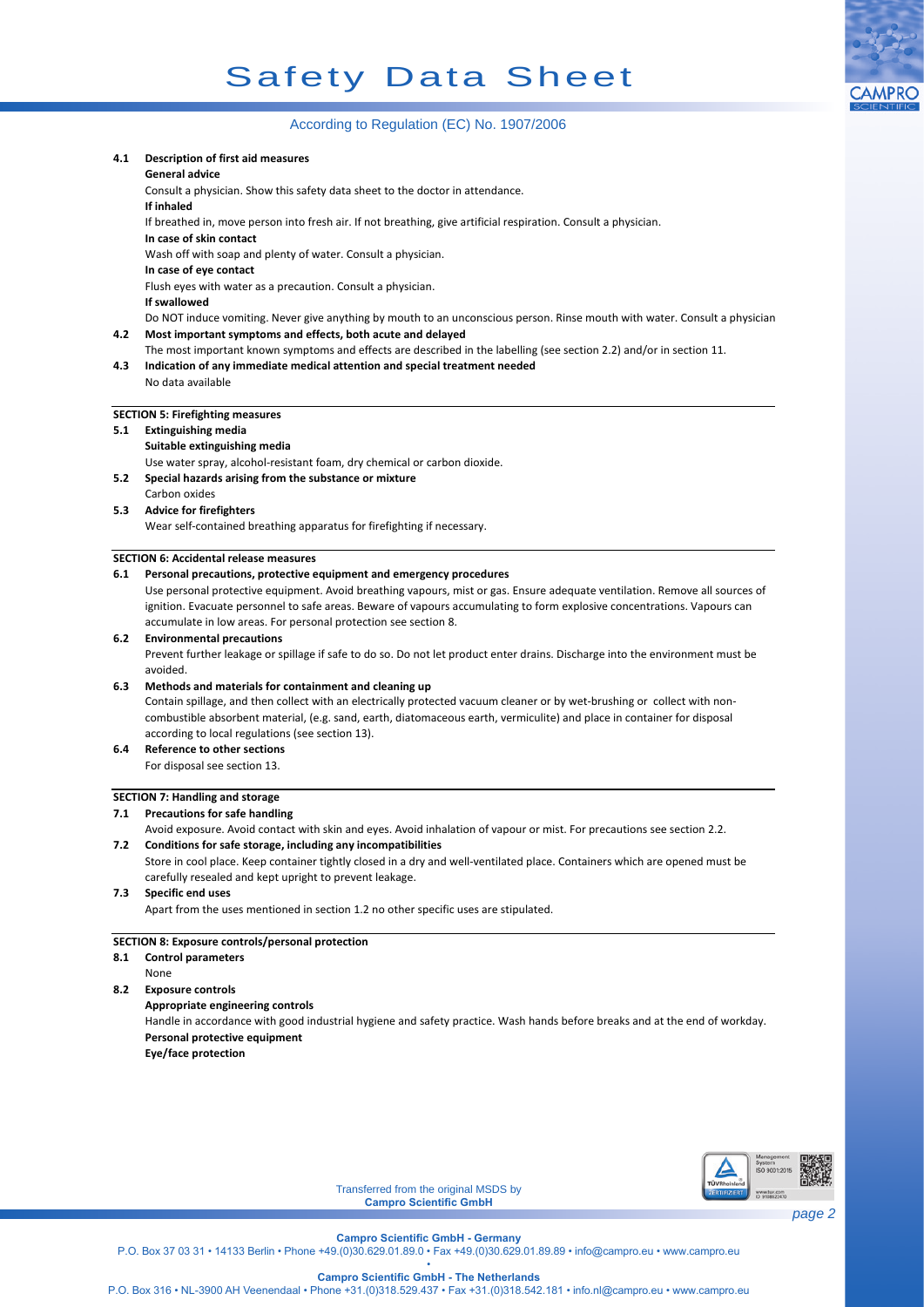

## According to Regulation (EC) No. 1907/2006

Face shield and safety glasses Use equipment for eye protection tested and approved under appropriate government standards such as NIOSH (US) or EN 166(EU).

### **Skin protection**

Handle with gloves. Gloves must be inspected prior to use. Use proper glove removal technique (without touching glove's outer surface) to avoid skin contact with this product. Dispose contaminated gloves after use in accordance with applicable laws and good laboratory practices. Wash and dry hands. The selected protective gloves have to satisfy the specifications of EU Directive 89/686/EEC and the standard EN 374 derived from it.

### **Body Protection**

Impervious clothing, Flame retardant antistatic protective clothing., The type of protective equipment must be selected according to the concentration and amount of the dangerous substance at the specific workplace.

### **Respiratory protection**

Where risk assessment shows air-purifying respirators are appropriate use a full-face respirator with multi-purpose combination (US) or type ABEK (EN 14387) respirator cartridges as a backup to engineering controls. If the respirator is the sole means of protection, use a full-face supplied air respirator. Use respirators and components tested and approved under appropriate government standards such as NIOSH (US) or CEN (EU).

#### **Control of environmental exposure**

Prevent further leakage or spillage if safe to do so. Do not let product enter drains. Discharge into the environment must be avoided.

#### **SECTION 9: Physical and chemical properties**

#### **9.1 Information on basic physical and chemical properties**

Theses information refer to the main component and are literature values.

| a) Appearance                | liquid              |
|------------------------------|---------------------|
| b) Odour                     | No data available   |
| c) Odour Threshold           | No data available   |
| d) pH                        | 6,0 - 8,0 at 25 °C  |
| e) Melting point             | n °C                |
| f) Initial boiling point     | 100 °C              |
| g) Flash point               | No data available   |
| h) Evaporation rate          | No data available   |
| i) Flammability              | No data available   |
| j) Explosive limits          | No data available   |
|                              | No data available   |
| k) Vapour pressure           | No data available   |
| l) Vapour density            | No data available   |
| m) Relative density          | 1 g/cm3             |
| n) Water solubility          | completely miscible |
| o) Partition coefficient     | No data available   |
| p) Auto-ignition temperature | No data available   |
| q) Decomposition temperature | No data available   |
| r) Viscosity                 | No data available   |
| s) Explosive properties      | No data available   |
| t) Oxidizing properties      | No data available   |
|                              |                     |

## **9.2 Other safety information**

No data available

## **SECTION 10: Stability and reactivity**

**10.1 Reactivity 10.2 Chemical stability 10.3 Possibility of hazardous reactions** Theses information refer to the main component. No data available Stable under recommended storage conditions. No data available

**10.4 Conditions to avoid** No data available



Transferred from the original MSDS by **Campro Scientific GmbH**

**Campro Scientific GmbH - Germany**

P.O. Box 37 03 31 • 14133 Berlin • Phone +49.(0)30.629.01.89.0 • Fax +49.(0)30.629.01.89.89 • info@campro.eu • www.campro.eu

• **Campro Scientific GmbH - The Netherlands**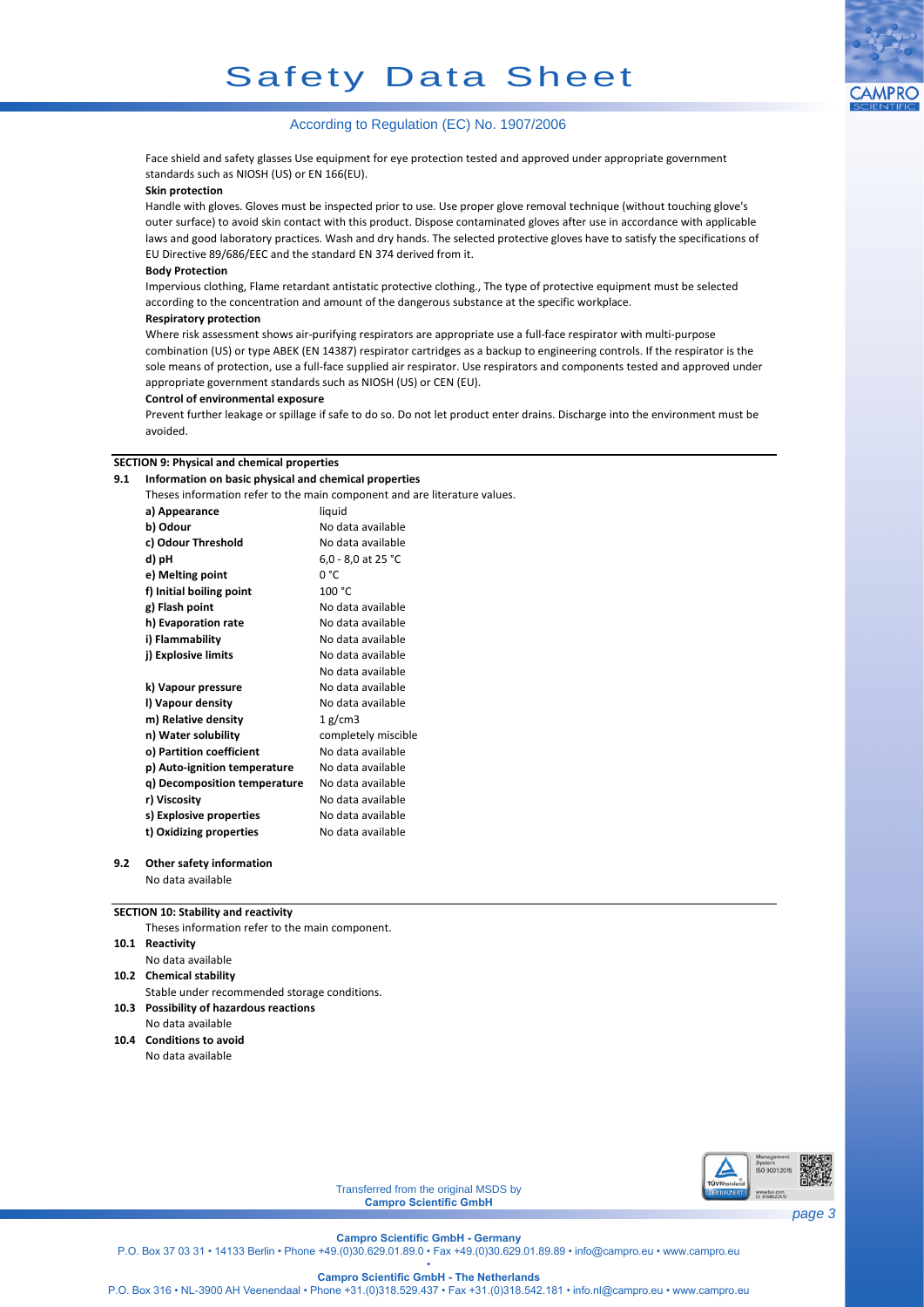# Safety Data Sheet



## According to Regulation (EC) No. 1907/2006

| 10.5 Incompatible materials                                                                                                |  |  |  |  |
|----------------------------------------------------------------------------------------------------------------------------|--|--|--|--|
| No data available                                                                                                          |  |  |  |  |
| 10.6 Hazardous decomposition products                                                                                      |  |  |  |  |
| No data available                                                                                                          |  |  |  |  |
|                                                                                                                            |  |  |  |  |
| <b>SECTION 11: Toxicological information</b>                                                                               |  |  |  |  |
| 11.1 Information on toxicological effects                                                                                  |  |  |  |  |
| No data available for the product.                                                                                         |  |  |  |  |
| <b>Acute toxicity</b>                                                                                                      |  |  |  |  |
| The mixture is not classified.                                                                                             |  |  |  |  |
| ATE-Mix (oral): 24513mg/kg                                                                                                 |  |  |  |  |
| Skin corrosion/irritation                                                                                                  |  |  |  |  |
| The mixture is not classified.                                                                                             |  |  |  |  |
| Serious eye damage/eye irritation                                                                                          |  |  |  |  |
| The mixture is not classified.                                                                                             |  |  |  |  |
| Respiratory or skin sensitisation                                                                                          |  |  |  |  |
| The mixture is not classified.                                                                                             |  |  |  |  |
| <b>Germ cell mutagenicity</b>                                                                                              |  |  |  |  |
| The mixture is not classified.                                                                                             |  |  |  |  |
| Carcinogenicity                                                                                                            |  |  |  |  |
| The mixture is not classified.                                                                                             |  |  |  |  |
| <b>Reproductive toxicity</b>                                                                                               |  |  |  |  |
| The mixture is not classified.                                                                                             |  |  |  |  |
| Specific target organ toxicity - single exposure                                                                           |  |  |  |  |
| The mixture is not classified.                                                                                             |  |  |  |  |
| Specific target organ toxicity - repeated exposure                                                                         |  |  |  |  |
| The mixture is not classified.                                                                                             |  |  |  |  |
|                                                                                                                            |  |  |  |  |
| <b>Aspiration hazard</b>                                                                                                   |  |  |  |  |
| The mixture is not classified.                                                                                             |  |  |  |  |
| <b>SECTION 12: Ecological information</b>                                                                                  |  |  |  |  |
| 12.1 Toxicity                                                                                                              |  |  |  |  |
| The mixture is not classified.                                                                                             |  |  |  |  |
| 12.2 Persistence and degradability                                                                                         |  |  |  |  |
| No data available                                                                                                          |  |  |  |  |
| 12.3 Bioaccumulative potential                                                                                             |  |  |  |  |
| No data available                                                                                                          |  |  |  |  |
| 12.4 Mobility in soil                                                                                                      |  |  |  |  |
| No data available                                                                                                          |  |  |  |  |
| 12.5 Results of PBT and vPvB assessment                                                                                    |  |  |  |  |
| This substance/mixture contains no components considered to be either persistent, bioaccumulative and toxic (PBT), or very |  |  |  |  |
| persistent and very bioaccumulative (vPvB) at levels of 0.1% or higher.                                                    |  |  |  |  |
| 12.6 Other adverse effects                                                                                                 |  |  |  |  |
| No data available                                                                                                          |  |  |  |  |
|                                                                                                                            |  |  |  |  |
| <b>SECTION 13: Disposal considerations</b>                                                                                 |  |  |  |  |
| 13.1 Waste treatment methods                                                                                               |  |  |  |  |
| Product                                                                                                                    |  |  |  |  |
| Burn in a chemical incinerator equipped with an afterburner and scrubber. Offer surplus and non-recyclable solutions to a  |  |  |  |  |
| licensed disposal company.                                                                                                 |  |  |  |  |
| <b>Contaminated packaging</b>                                                                                              |  |  |  |  |
| Dispose of as unused product.                                                                                              |  |  |  |  |
|                                                                                                                            |  |  |  |  |
| <b>SECTION 14: Transport information</b>                                                                                   |  |  |  |  |
| 14.1 UN number                                                                                                             |  |  |  |  |
|                                                                                                                            |  |  |  |  |
|                                                                                                                            |  |  |  |  |
|                                                                                                                            |  |  |  |  |
|                                                                                                                            |  |  |  |  |



Transferred from the original MSDS by **Campro Scientific GmbH**

**Campro Scientific GmbH - The Netherlands**

P.O. Box 316 • NL-3900 AH Veenendaal • Phone +31.(0)318.529.437 • Fax +31.(0)318.542.181 • info.nl@campro.eu • www.campro.eu